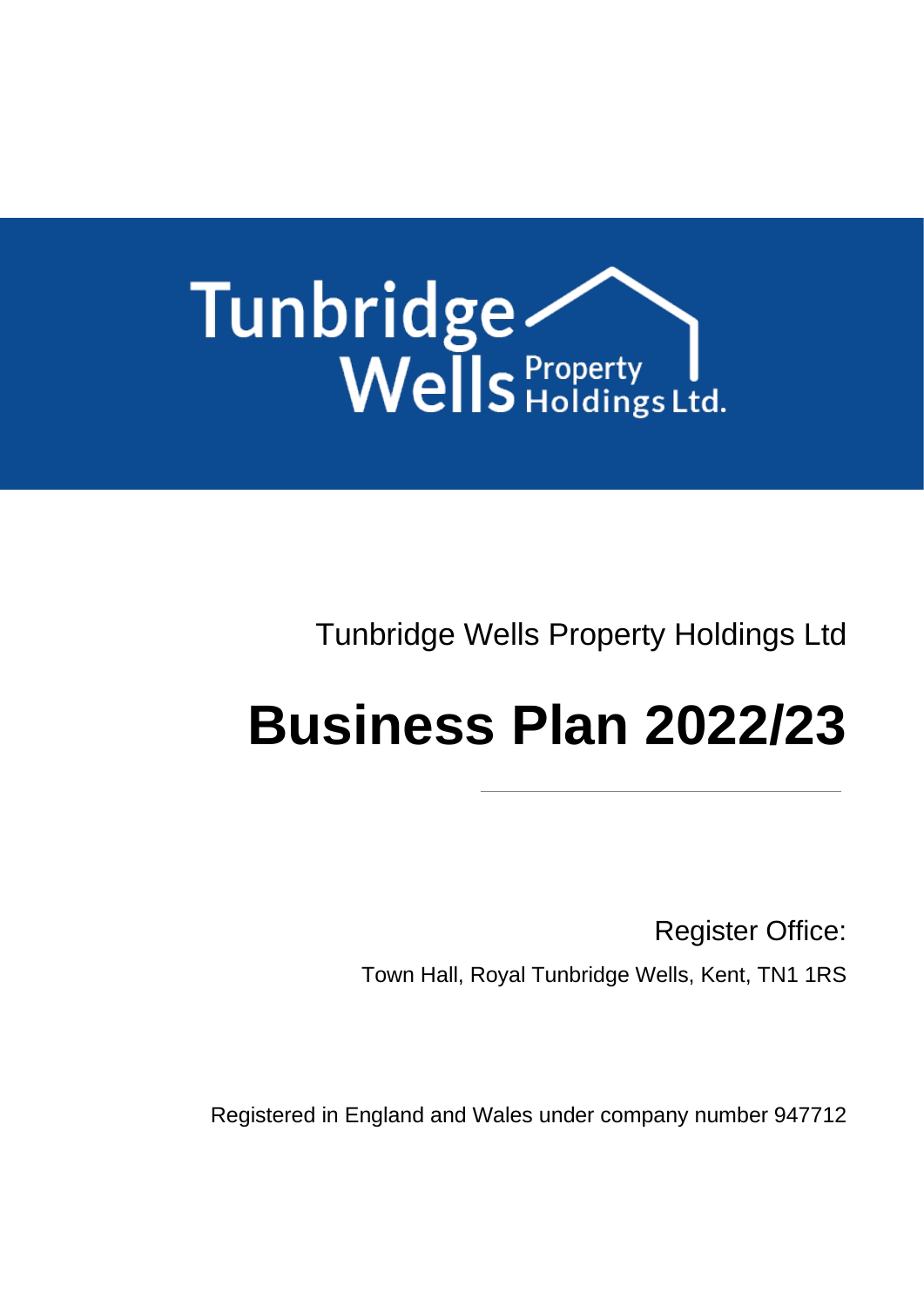# **Contents**

|                          |                                                                              | Page            |
|--------------------------|------------------------------------------------------------------------------|-----------------|
| <u> 1</u>                | <b>Executive Summary – Overarching Principles</b>                            | $\overline{3}$  |
| <u>2</u>                 | <b>Introduction and Context</b>                                              | $\overline{4}$  |
| <u>3</u>                 | <b>The Council's Aims and Objectives</b>                                     | $\overline{4}$  |
| $\overline{4}$           | <b>Governance</b>                                                            | $\overline{5}$  |
| $\overline{5}$           | <b>Funding</b>                                                               | $\overline{5}$  |
| <u>6</u>                 | <b>Taxation</b>                                                              | $6\overline{6}$ |
| $\overline{\mathcal{I}}$ | <b>Risk and Mitigation Strategies</b>                                        | $6\overline{6}$ |
| <u>8</u>                 | <b>Exit Strategies and Termination</b>                                       | 7               |
| <u>9</u>                 | <b>Review of performance against Company</b><br><b>Business Plan 2021/22</b> | $\underline{8}$ |
| <u>10</u>                | <b>Projected Management Strategy 2022/23</b>                                 | 8               |
| 11                       | <b>Projected Budget Financial Year 2022/23</b>                               | <u>9</u>        |
|                          | <b>Appendices</b>                                                            |                 |
| A                        | <b>List of Assets held by the Company</b>                                    | 10              |
| <u>B</u>                 | <b>Planned maintenance 2022/23</b>                                           | 11              |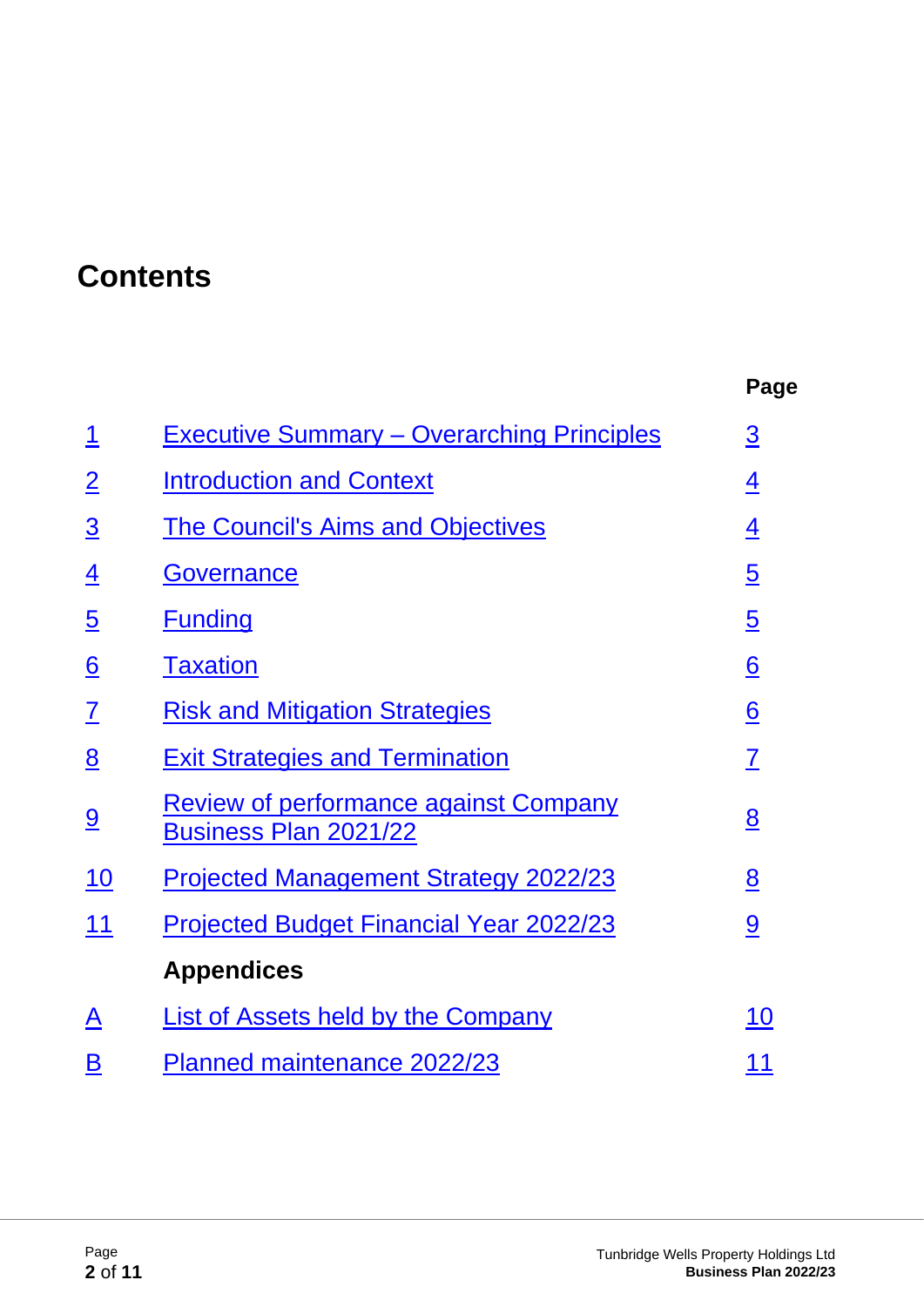# **1. Executive Summary**

Tunbridge Wells Property Holdings Limited has been set up to manage Tunbridge Wells Borough Council dwellings which are privately let.

The Council is utilising Sections 24 – 26 of the Local Government Act 1988 to provide privately let housing on assured short-hold tenancies at market rents. The formation of the company enables existing and new residential properties to be held.

The Company is wholly owned by the Council. By leasing the dwellings to the company, the company is able to provide assured shorthold tenancies, allowing flexibility for tenants and better management for the Council that will meet local demand for privately let housing. Most private lettings attract considerable interest in the borough and the local market is fairly buoyant. These benefits apply to the Council's existing property portfolio and the Council will review which properties may be appropriate to lease to the company in the future.

By managing the properties through a separate legal entity, risks associated with management of the dwellings is minimised, especially where the property letting is outsourced and the use of a company will help to ensure transparency of the costs of operation.

This Business Plan covers the overarching management of the properties under a lease of 22 years for the identified properties. The Council will provide the Company with a loan facility should the need arise. Initially the Council will directly provide all management and maintenance services to the Company.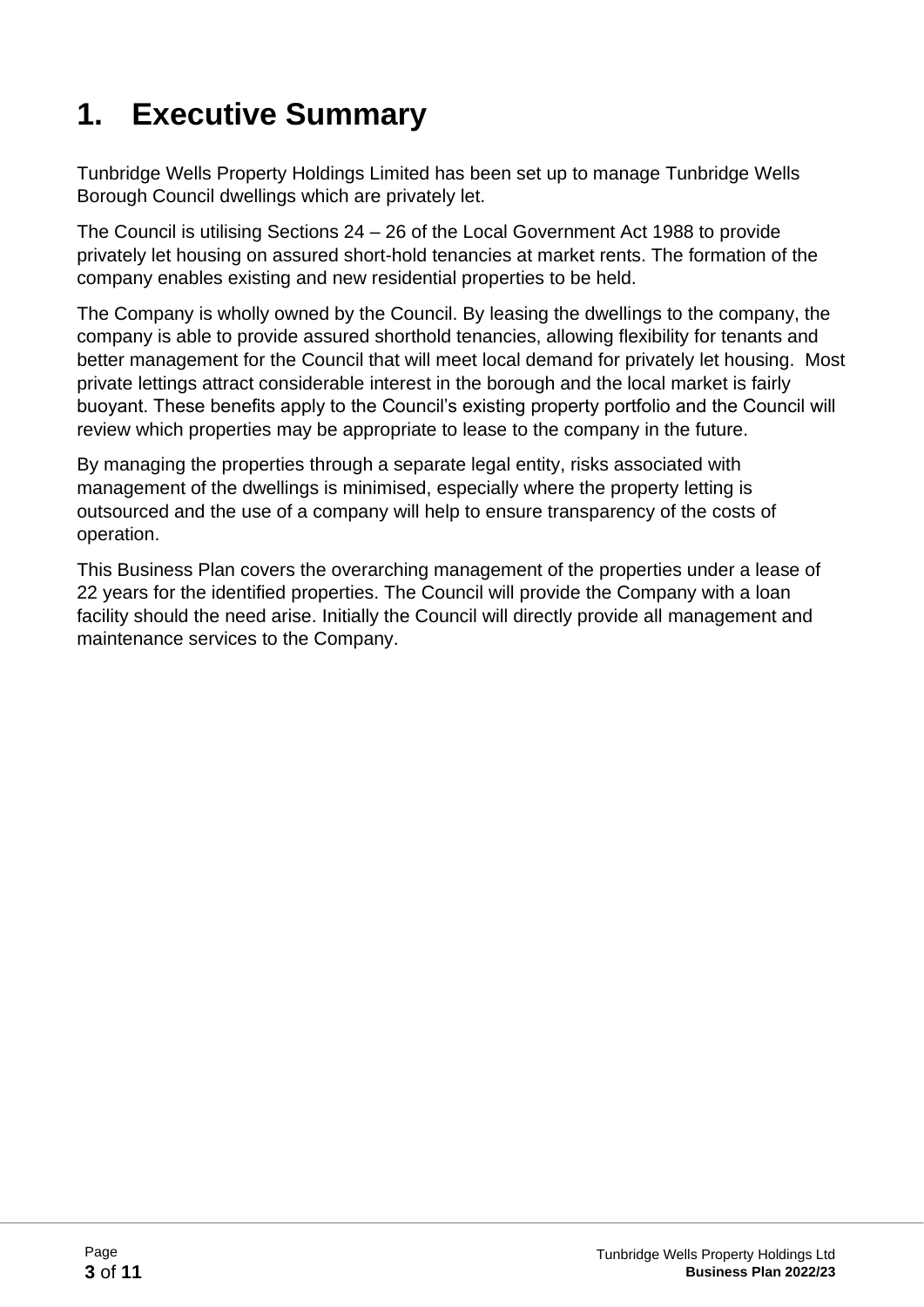# <span id="page-3-0"></span>**2. Introduction and Context**

This overarching business plan describes how Tunbridge Wells Property Holdings Limited will manage and operate its business. This business plan will be a dynamic document, reviewed twice a year by the Board to ensure that objectives remain relevant to prevailing conditions in the market and within the locality.

This business plan should be read in conjunction with the Operational Agreement, Facility Agreement, Articles of Association and related documents.

The Company does not have a maximum life but will be entering into a lease with Tunbridge Wells Borough Council to take on the responsibility and management of specified properties for a 22 year period within the Council's ownership, and additional opportunities delivered by or for the Council.

The Council is entering into the arrangement in its capacity as landowner and investor but expressly not in its capacity, nor to otherwise fetter its discretion, as Local Planning Authority.

# <span id="page-3-1"></span>**3. The Council's Aims and Objectives**

On 18 September 2014, Cabinet delegated approval to the Deputy Chief Executive, Section 151 Officer and Head of Legal Partnership in consultation with the Leader of the Council and the Portfolio Holder for Finance and Governance to investigate whether there would be advantages to establishing a company wholly owned by the Council to progress some or all the aspects of the John Street Car Park development.

One of the ways in which local authorities have been mitigating the significant reductions in local authority funding has been to make better use of property assets. This facilitates the Government's wish to make local authorities more self sufficient. The use of a company in connection with local authority property assets is not unusual.

By utilising Sections 24 – 26 of the Local Government Act 1988 to provide privately let housing on assured short-hold tenancies at market rents, the formation of a company which can hold existing and new residential properties is required.

It was subsequently recommended that a company (wholly owned by Tunbridge Wells Borough Council) was established for the purpose of providing privately let housing, utilising existing Council owned residential assets and future developments

The Councils Stated objectives for the Company are:

- To provide assured shorthold tenancies, allowing flexibility for tenants and better management for the Council that will meet local demand for privately let housing. These benefits will also apply to the Council's existing property portfolio and Officers would be able to review which properties may be appropriate to lease to a company.
- To manage the properties through a separate legal entity, to minimise the risks associated with management of the dwellings, especially where the property letting is outsourced and the use of a company will help to ensure transparency of the costs of operation.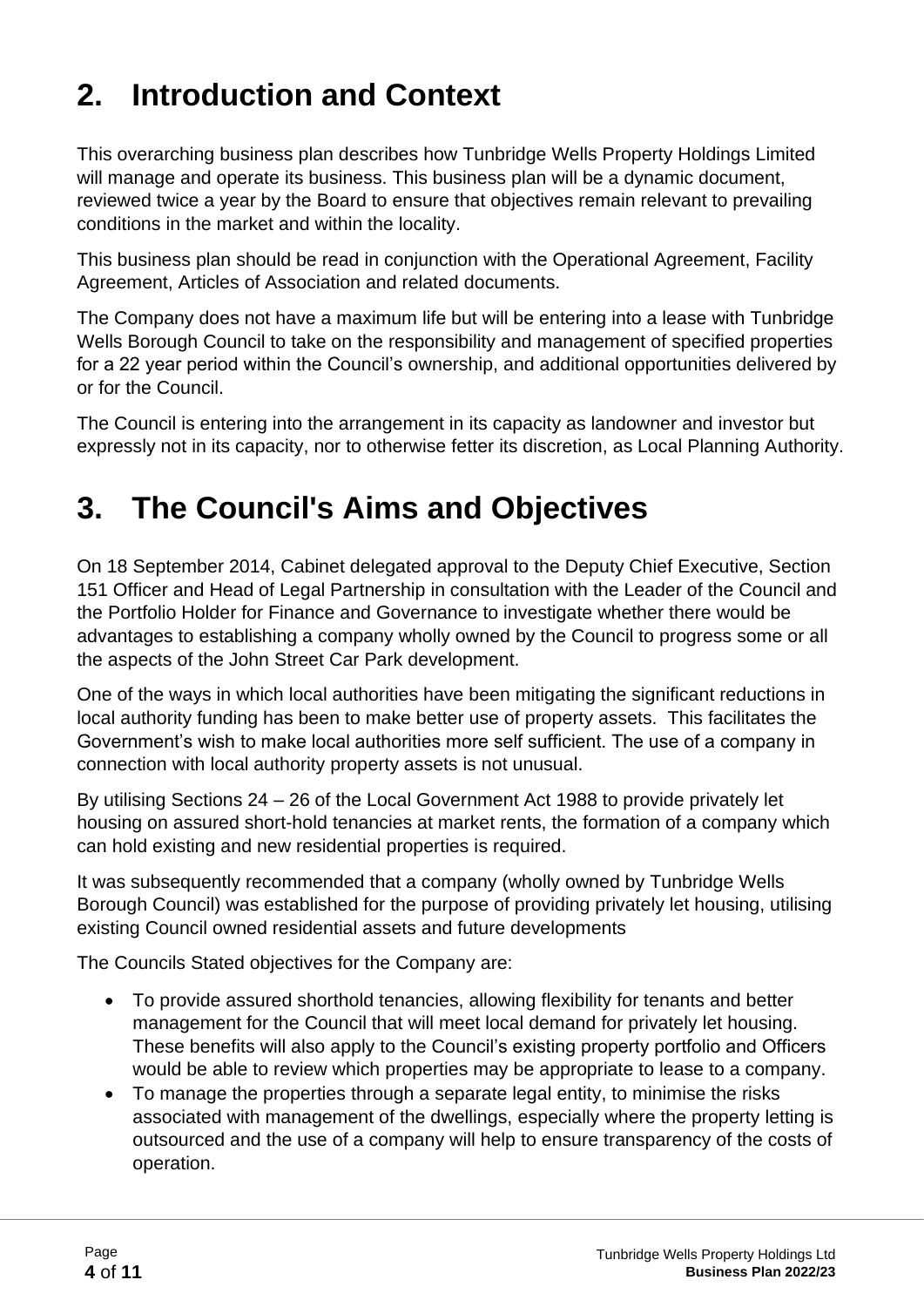The Council has leased 19 residential units to the Tunbridge Wells Property Holding Company to date. These units are let to private tenants through managing agents.

Other residential properties in need of repair and refurbishment and future residential developments may be added.

### <span id="page-4-0"></span>**4. Governance**

The Company is a wholly owned subsidiary of the Council. The Company will carry on its business in accordance with the terms and conditions of the Operational Agreement. The proposed corporate structure for the Company is as set out in the Operational Agreement. This includes:

- Three Directors of the Company appointed by Tunbridge Wells Borough Council.
- The Director posts are unpaid.
- The role and authority of the directors is to manage within a Business Plan agreed annually by the Council.
- Conduct and quorum of meetings which will be at least quarterly.
- The quorum for meetings will be two directors.
- The company may be supplied with services through agreement by Tunbridge Wells Borough Council at market rates.
- Reserved matters (ie significant decision which are reserved to Tunbridge Wells Borough Council).

The three Directors of the Company are:

| David Candlin                     | <b>Director</b>               |
|-----------------------------------|-------------------------------|
| <b>Councillor Beverley Palmer</b> | <b>Non-Executive Director</b> |
| <b>Councillor Godfrey Bland</b>   | <b>Non-Executive Director</b> |

# <span id="page-4-1"></span>**5. Funding**

The existing 19 residential units and any additional dwellings in the future will be let to the TWPH on a 22 year lease.

The Company employs Bracketts as managing agents to manage the properties and they are monitored by TWBC. The managing agents' contract will be retendered in early 2022.

Residential rents are exempt from VAT so all input VAT is irrecoverable.

Rental growth of 8% pa had previous been assumed with rents reviewed 3 yearly upwards or downwards to open market rental levels. The rental growth for residential properties has slowed during 2020 due to the current economic uncertainties and due to Brexit creating short-term uncertainty within the market. The significant impact of the COVID-19 pandemic has further adversely affected all areas of the economy and limited rental growth across the portfolio. For these reasons we have adopted a rental growth of 3% pa in leases granted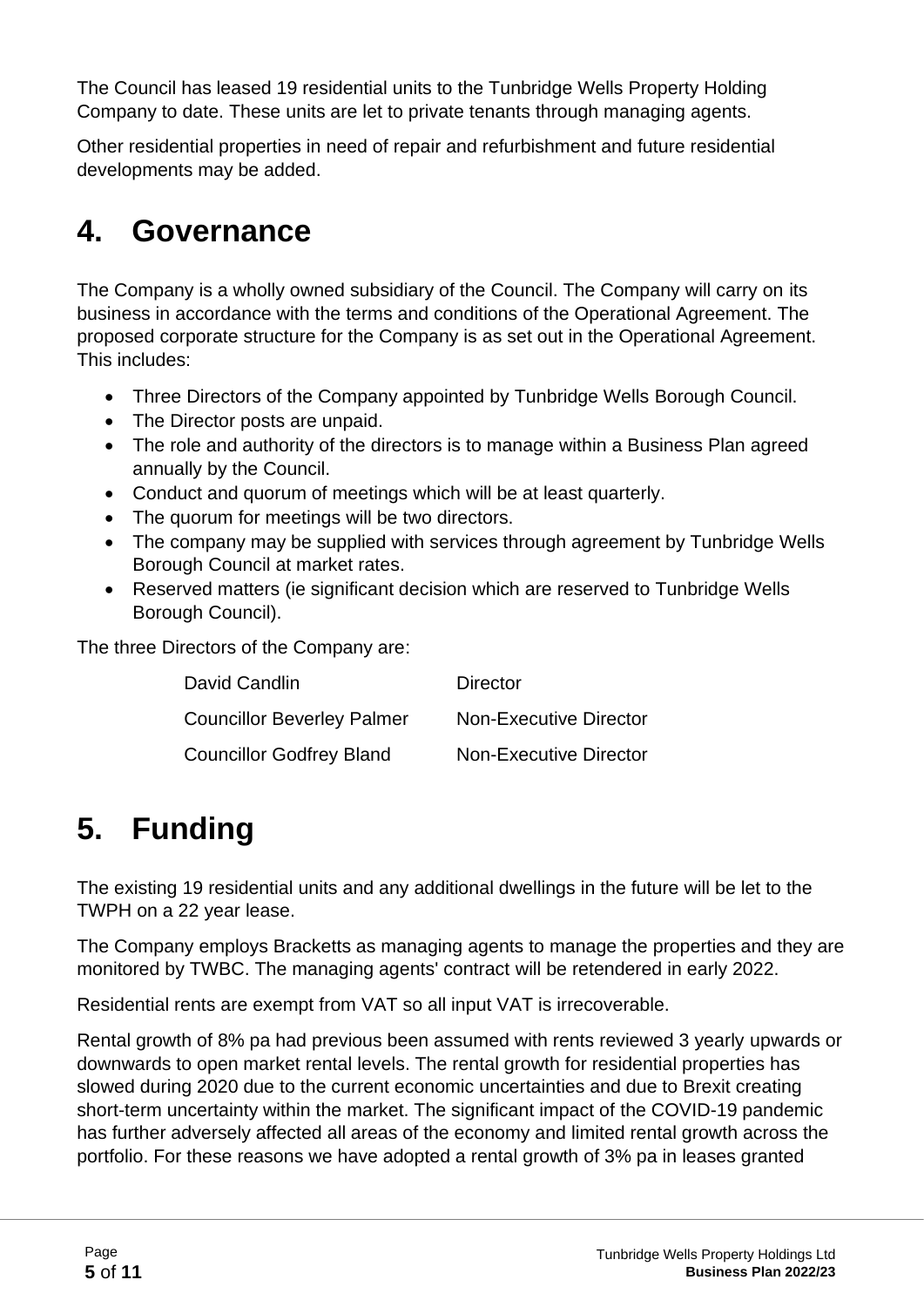from 2018. The Company has varied the existing leases to reflect a 3% rental growth to more closely reflect the market.

The net rental income will transfer to the Borough Council under the terms of the lease.

Capital sums need to be budgeted for internal decorations 3 yearly at an average cost of £3,000 per property, external decorations 5 yearly at average cost of £8,000 per property and internal refurbishment including upgraded kitchens and bathrooms at year 11 at an average cost of £12,000.

The Borough Council will provide a loan facility if required to fund the revenue and capital payments as appropriate. Interest will be charged on the loans at a commercial rate.

# <span id="page-5-0"></span>**6. Taxation**

### **Value Added Tax (VAT)**

The lease to the Company will be for more than 21 years, meaning that the development cost of the dwellings, paid by the Council prior to transfer, will mainly be Zero Rated for VAT and the property supply to the Company will be zero-rated.

Administration costs will be incurred by the Council and recharged as a management fee to the Company with Standard Rated VAT. Most maintenance and repair costs will be incurred directly by the Company but could also be recharged through the Council. Again these invoices will be charged including Standard Rated VAT. The Company will not, however, be able to recover this VAT as any supply of the Company relating to these dwellings will be exempt from VAT.

### **Corporation Tax**

The Company will have to pay corporation tax on any profits / gains. The Company will act reasonably and adopt lawful but tax efficient mitigation strategies where available and appropriate.

#### **Stamp Duty Land Tax**

As a company limited by shares and wholly owned by the Council, the Company will be able to benefit from Group relief for Stamp Duty Land Tax (SDLT) on the transfer of the dwellings to the company, meaning that no SDLT would be due. This is on the proviso that the Company and Council are not de-grouped within 3 years of the transfer.

The Company and the Council will monitor the SDLT requirements and will act reasonably and adopt lawful but tax efficient mitigation strategies where available and appropriate.

# <span id="page-5-1"></span>**7. Risk and Mitigation Strategies for discussion**

Throughout the life of the TWPH there will be risks that need to be managed to reduce the likelihood and impact of unwanted outcomes. There should be a risk management strategy for the TWPH that takes account of the wider market context as well as the immediate risks associated with each individual property.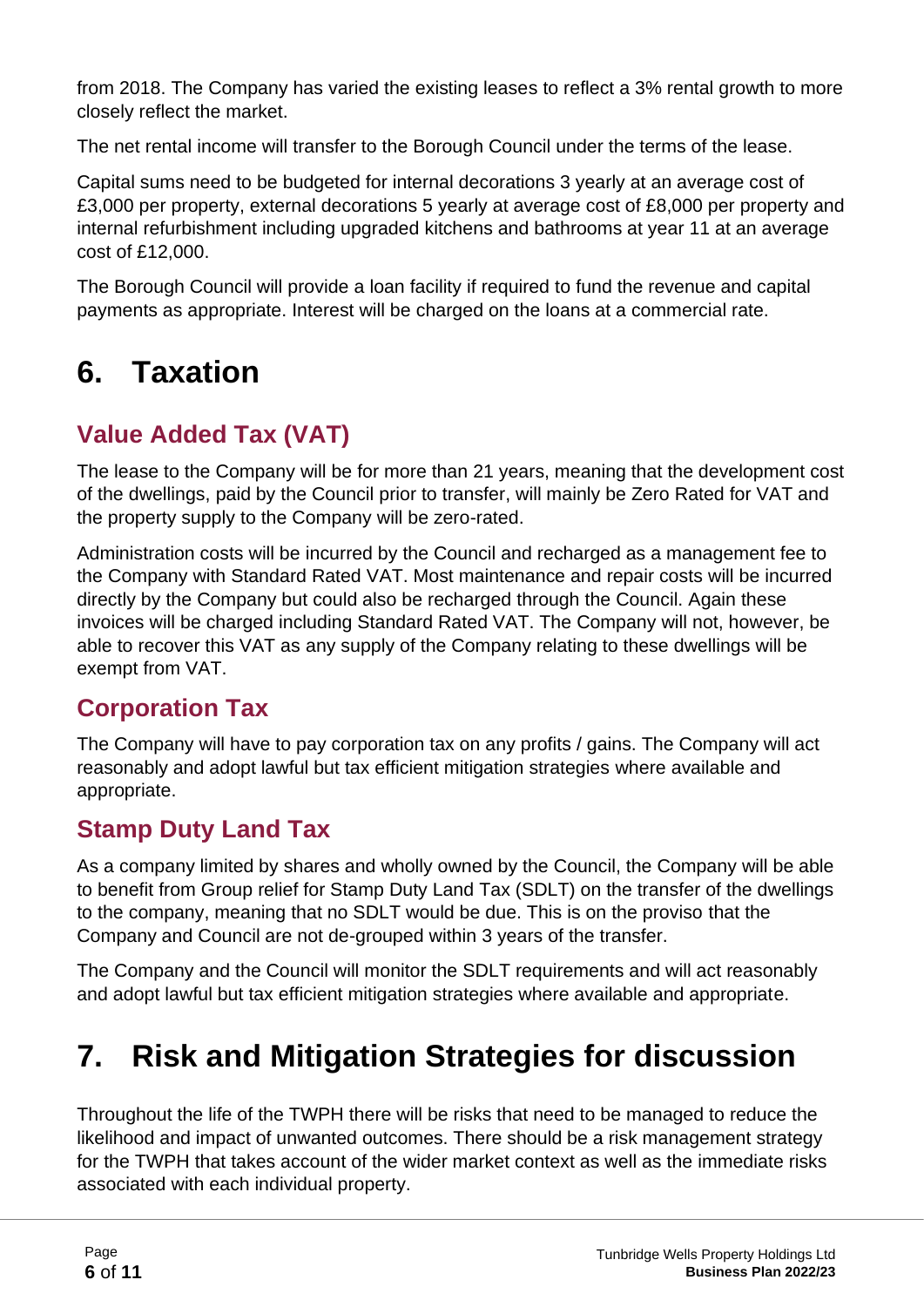Risk management is a systematic application of policies, procedures, methods and practices to the tasks of identifying, assessing and managing risk. The process should:

- help prioritise existing management actions in terms of their impact to the project objectives
- highlight gaps in existing management actions / processes / lack of contingency plans, etc where improvements can be made and
- provide increased cost & programme certainty.

Two key elements of successful risk management are the importance of clearly identifying risks (risk event, cause & effect); and identifying specific responses with (single) risk owners, control actions owners and date(s) for completion of actions.

There may need to be contingency plans and risk allowances (funding and time) allocated to allow for the possibility of (for example) delays. A risk register is a key tool for managing risk, which must be reviewed and updated continually throughout the life of the TWPH.

Responsibility and ownership for managing risks must be assigned to individuals with the authority to take appropriate action on risk.

Some of the key risks identified for the TWPH Company are listed below:

- Strategic
	- o Fixed strategy unable to respond to change outcome doesn't match need
	- o Exit strategy not clearly defined
- Political
	- o Changes within the Council introduces uncertainty
	- o Legislative Changes
- **Social** 
	- o Community perception
	- o Focus on physical issues neglect underlying social issues
	- o Potential for tenants to claim that they should be consulted on a change of ownership from the Council
- Delivery
	- o Media not managed negative publicity
- **Reputational** 
	- o Perception of TWPH Company being just another public body
- Economic
	- o Current market conditions adversely affect the Property Company

# <span id="page-6-0"></span>**8. Exit Strategies and Termination**

In determining potential exit strategies from the Property Holding Company, the factors that need to be taken into account include:

- maximisation of value arising from the Council's input to the Company,
- ensure as far as possible the financial stability and the retention of the benefits of the assets into the future, and,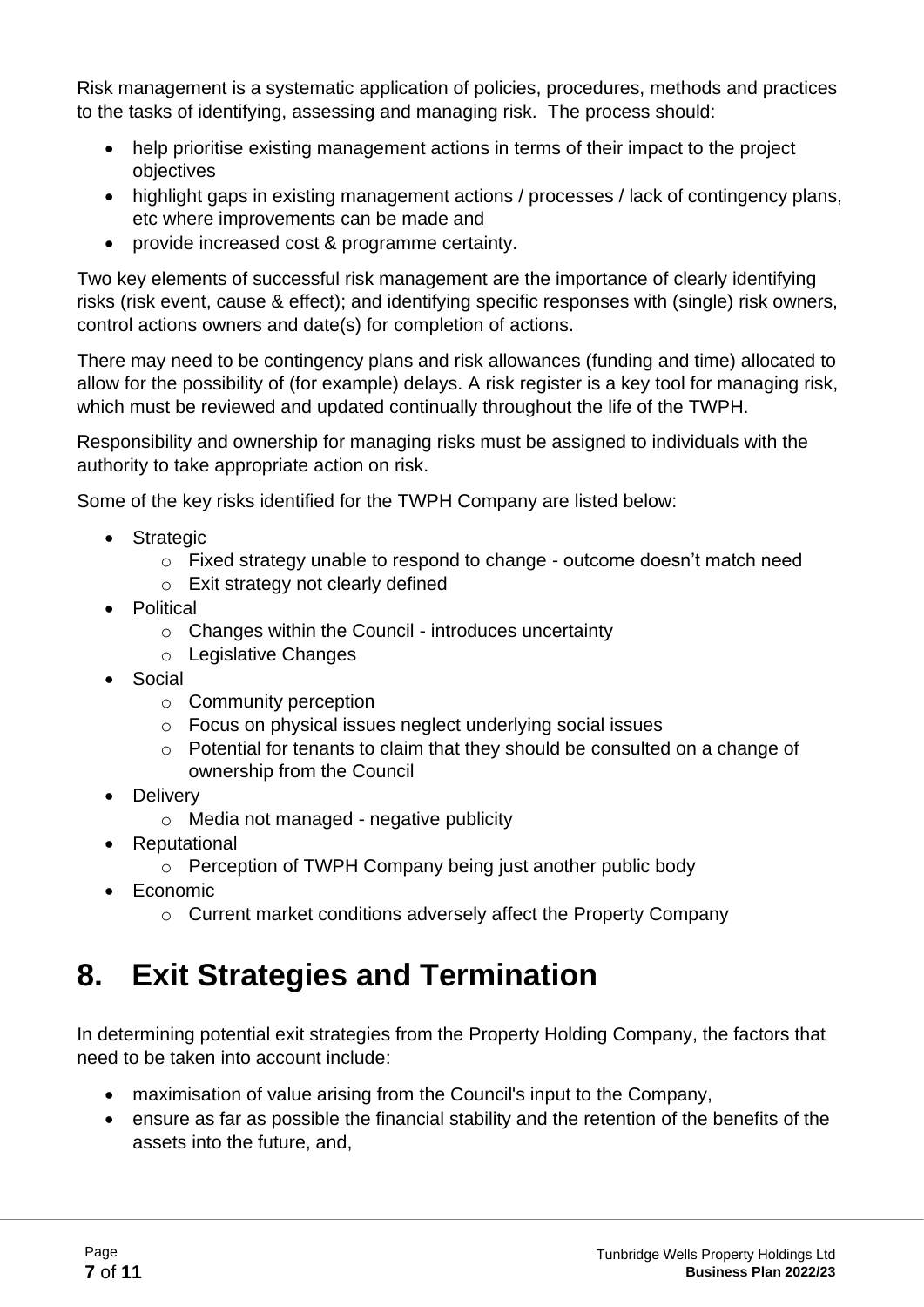• ensure that any transactions taken in respect of termination or exit are carried out tax efficiently.

### <span id="page-7-0"></span>**9. Review of performance against Company Business Plan 2021/22**

In the year we have worked in the following areas to promote the aims and objectives of the business plan and establish a foundation for future successes:

- Reviewed annual rent increase.
- Renewed Assured Short-Hold Tenancies and filled vacant property.
- Agreement reached with the Shareholder on the 3 year review of rental growth.
- Acquired Packs in the Wood.
- Continued to monitor central government policy and implications for residential property management including the impact and advice related to Covid-19.
- Managed the Covid-19 impacts ensuring tenants remain in properties.
- Carried out planned and responsive maintenance as required to the properties within the portfolio.

TWPH receives rents which are forecast to be £234,185 for 2021/22. These rents are gross and deducting, Council lease costs, Bracketts management fees, repairs and voids, are forecast to produce a net rent of £79,100. Once other costs such as audit fees are deducted the forecast outturn for 2021/22 is £33,553. After adjustments required for accounting under IFRS 16 Leases the net profit for the period is expected to be at £2,181.

### <span id="page-7-1"></span>**10. Projected Management Strategy Financial Year 2022/23**

TWPH will continue to promote the aims and objectives as detailed in the Business Plan. TWBC consider that the content of the Company Business Plan remains relevant and supports the company's ongoing activities for the year of operation.

During the course of the 2022/23 financial year TWPH will:

- Renew ASTs and fill any vacant property.
- Review annual rent increase.
- Complete acquisition of agreed leases.
- Discuss further opportunities for growth working with the Borough Council on residential development and purchases.
- Assess and undertake appropriate planned maintenance on all properties.
- Continued management of the Covid-19 impacts ensuring tenants remain in properties.
- Undertake retender of the management contract.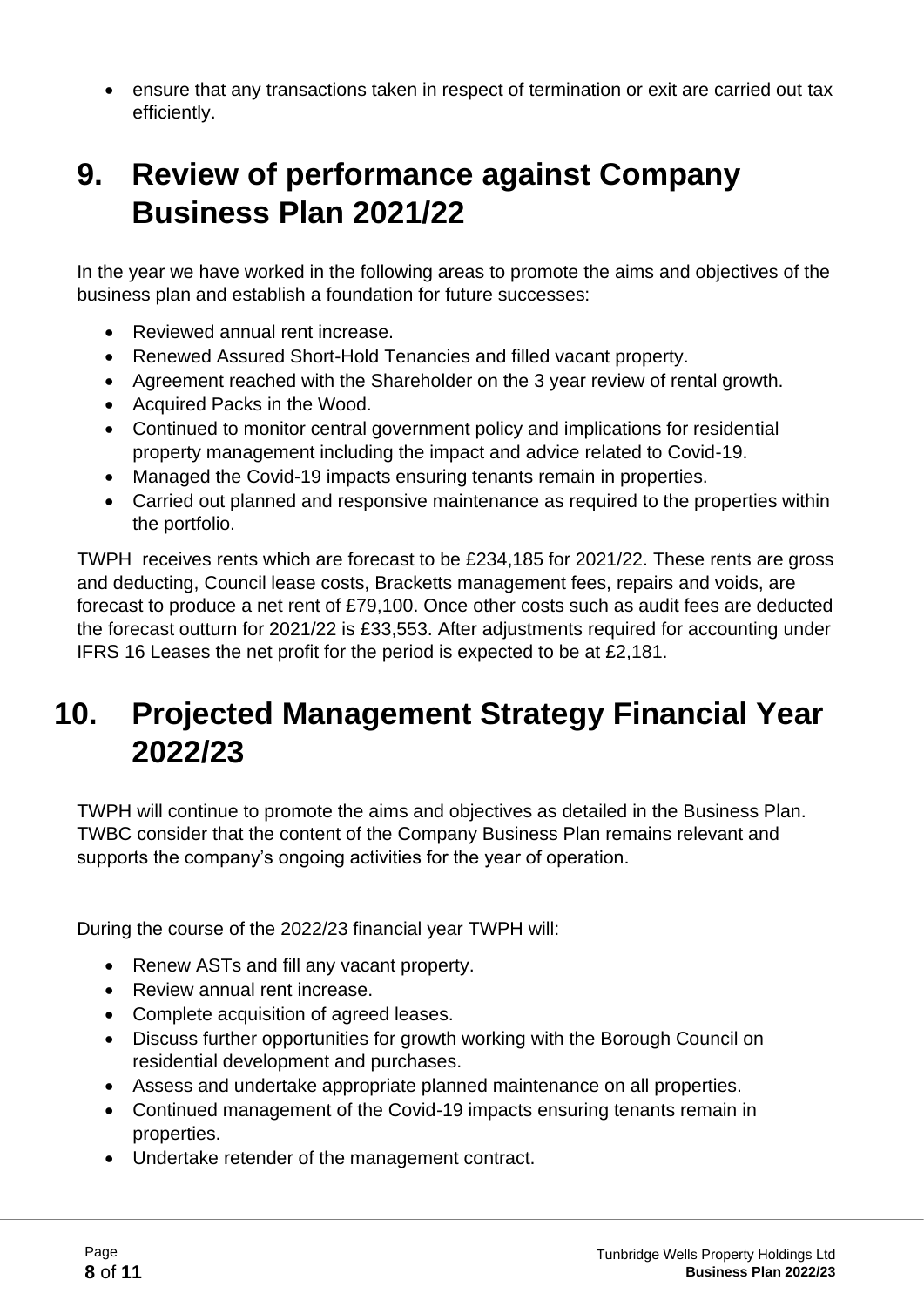# <span id="page-8-0"></span>**11. Projected Budget Financial Year 2022/23**

The forecast for 2022/23 provides a gross rent of £258,406. These rents are gross and deducting, Council lease costs, Bracketts management fees, repairs and voids, are forecast to produce a net rent of £91,884 for the year. Once other costs such as audit fees are deducted the forecast outturn for 2022/23 is £46,262. After adjustments required for accounting under IFRS 16 Leases the net profit for the period is expected to be at £12,981.

Rental Growth of 3% is assumed during 2022/23. A budget allowance of £28,500 for repairs has been made during 2022/23. A void period of one month per property has been assumed for the net rental figure for 2022/23.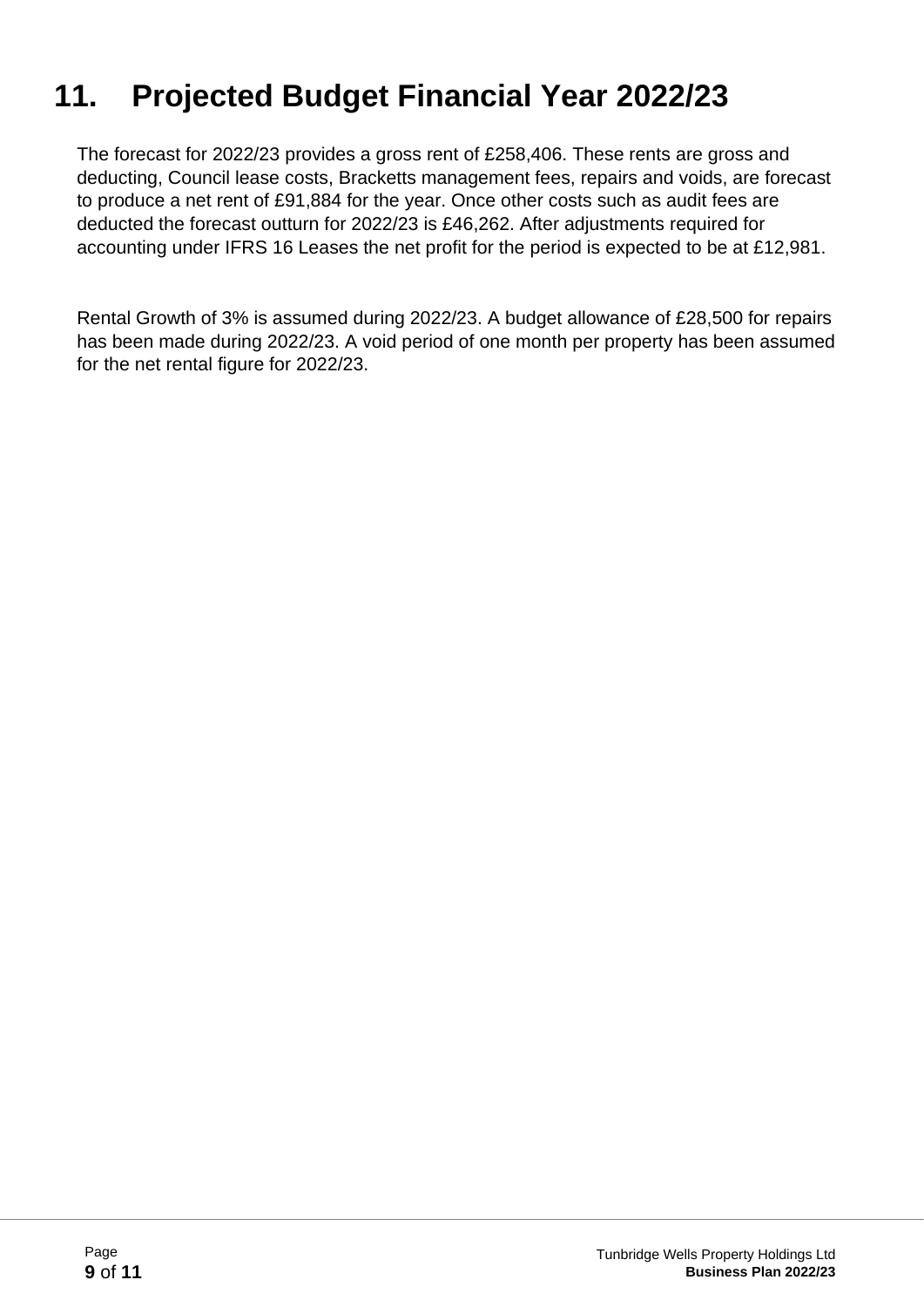### <span id="page-9-0"></span>**Appendix A**

#### **List of Assets held by the Company**

#### **Property**

57a The Pantiles, Tunbridge Wells TN2 5TE

59 The Pantiles, Tunbridge Wells TN2 5TE

8 Dudley Road Tunbridge Wells TN1 1LF

- Flat 1
- Flat 2
- Flat 3
- Flat 4

Cemetery Lodge, Benhall Mill Road, Tunbridge Wells TN2 5JH

Crematorium Lodge, Benhall Mill Road, Tunbridge Wells TN2 5JH

25 Monson Road, Tunbridge Wells TN1 1LS

Packs in the Wood, Tunbridge Wells

2 John Street, Tunbridge Wells TN4 9RU

- Flat 1
- Flat 2
- Flat 3
- Flat 4
- Flat 5

Grove Hill House, 21 - 27 Grove Hill Road, Tunbridge Wells TN1 1SA

- Apartment 10
- Apartment 13
- Apartment 18
- Apartment 23